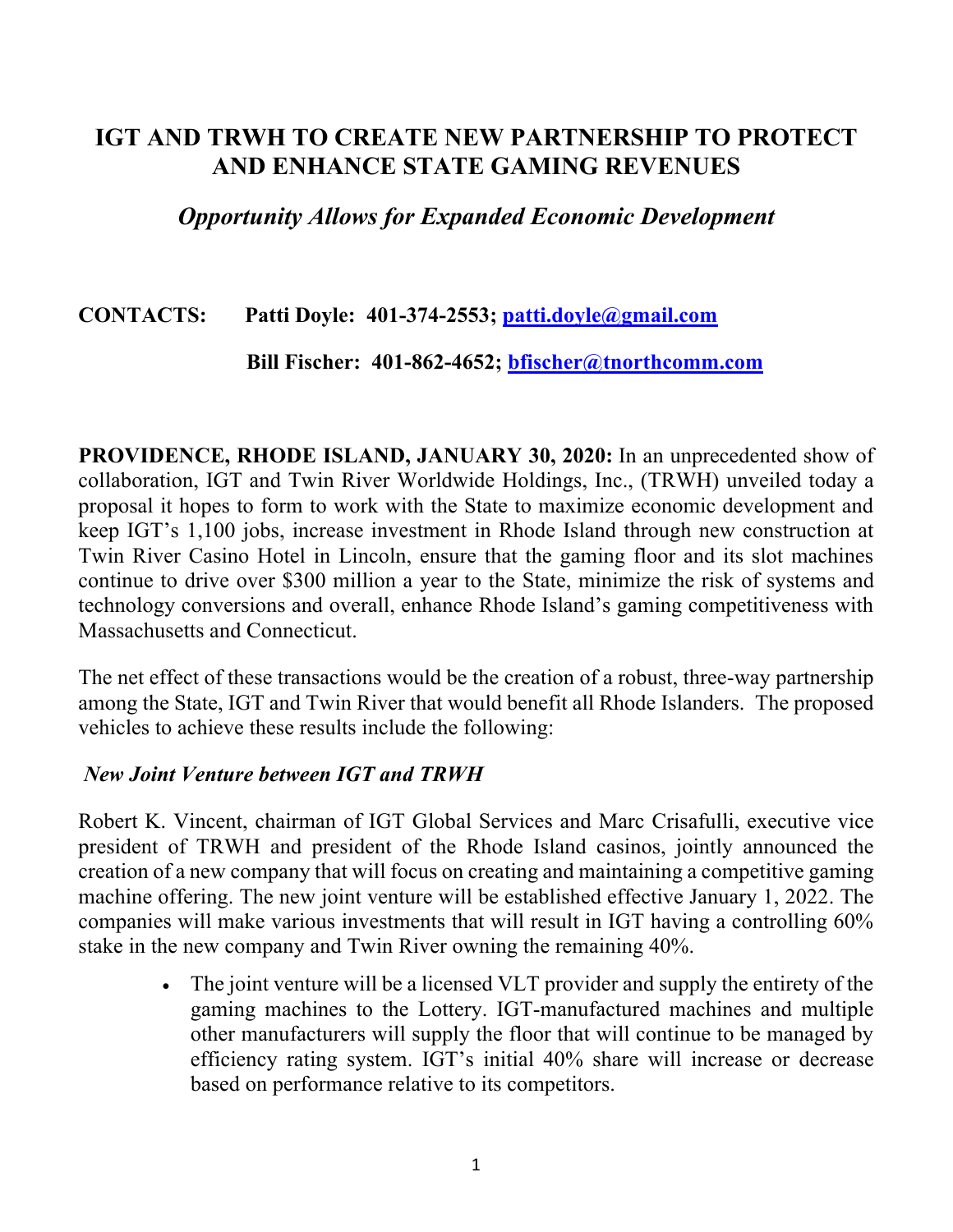- A minimum annual replacement cycle will be set at 6% with flexibility to replace up to 8% in any year.
- At least 5% of the VLTs will be the highly popular premium machines to keep the gaming offering on par with regional competitors.
- As part of the process to create the joint venture, TRWH will seek licensing as a technology provider and will acquire approximately 23% of the slot floor from existing third-party vendors. That is expected to commence on July 1, 2020.
- The new company will be governed by a five-member board of directors with Jay Gendron, Chief Operating Officer of IGT to serve as its chairman and Mr. Crisafulli to serve as Vice Chairman. Remaining members will be jointly selected.

The Rhode Island Division of Lotteries will continue to maintain oversight and regulation of all gaming. All aspects of the lottery and gaming programs will continue to be stateoperated.

"This announcement signals the start of a strong three-way partnership that includes not just the two companies, but the State of Rhode Island as well," said Mr. Vincent. "Importantly, it will harness the strongest attributes of each company to better serve Rhode Island taxpayers, to preserve valuable jobs and to make meaningful infrastructure improvements at the gambling facilities. We appreciate the active involvement of the Executive and Legislative branches of government for encouraging both organizations to work together in such a unique and highly effective manner."

# *Expansion and Renovations Planned for Twin River Casino Hotel, Lincoln*

As part of this comprehensive proposal, Twin River will commence an 18-month renovation and expansion of its flagship property, Twin River Casino Hotel, subject to receiving all necessary state and local approvals. Highlights of the expansion include a 40,000 square foot addition to the first floor gaming space, the addition of a 14,000 square foot spa in the hotel which will now have a dedicated entrance, greater separation between the smoking and non-smoking areas of the gaming floor and removal of most of the slot machines on the second floor to allow for a new entertainment concept to be announced at a later date. The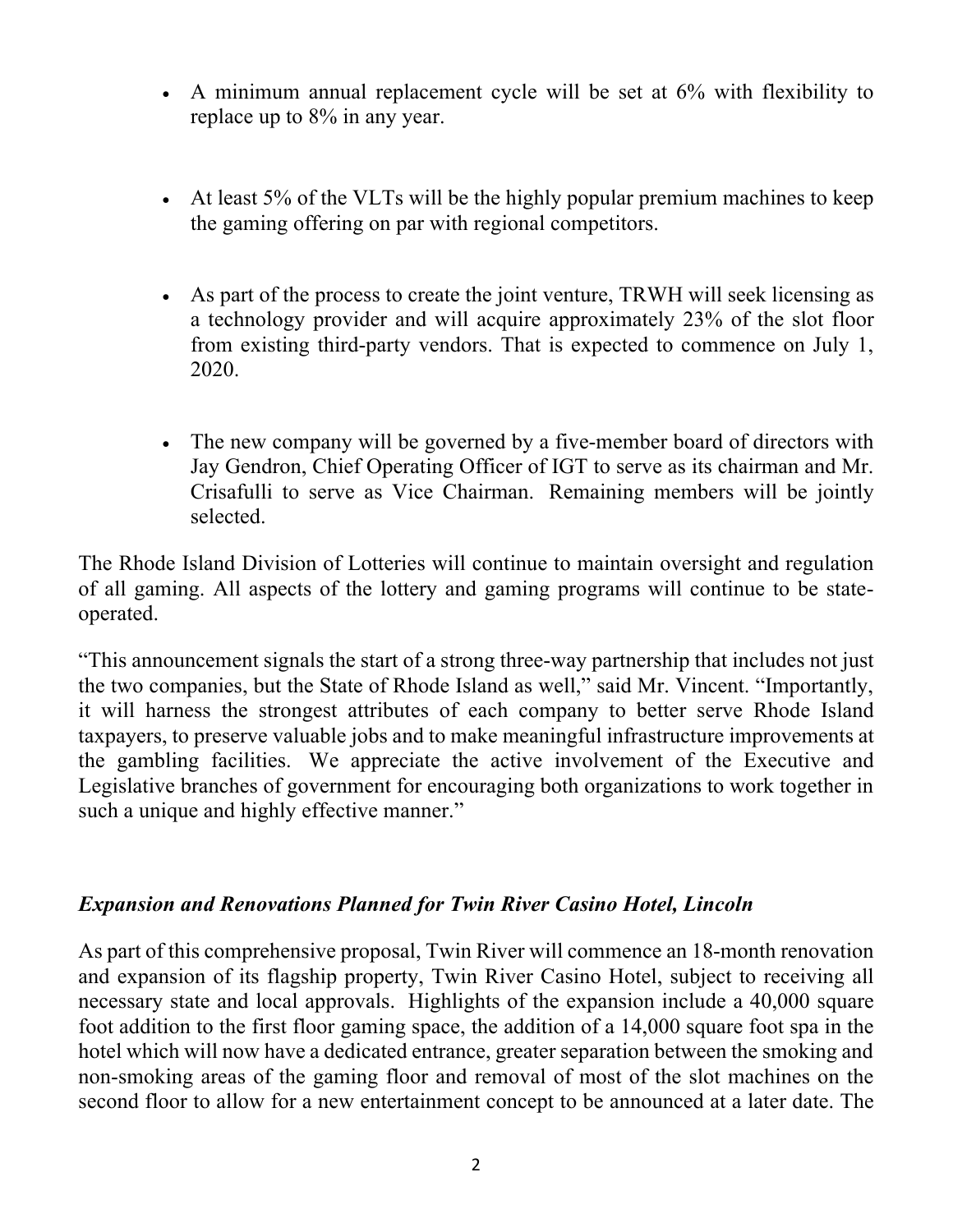combined improvement and expansion in Lincoln along with additional technology investments will exceed \$100 million.

Preliminary drawings of the expansion plans (attached) will be refined in the weeks ahead in close collaboration with the Division of Lotteries. Mr. Crisafulli remarked, "We all recognize the New England gaming landscape has changed significantly in just the last short five years, and our players have more choices. It is crucial that not only the gaming floor in Rhode Island be as vibrant and content driven as our competitors, but that the wider range of amenities also meet our customer's expectations. Both the state and IGT indicated that substantial investment in the facility would be helpful, and we heard them loud and clear. We are excited to undertake renovations to the existing space in Lincoln such as clearer separation of our smoking and non-smoking areas, improved lighting, a greater assortment of restaurants and bars, a dedicated hotel entrance, and the addition of a 14,000 square foot spa off of the hotel."

He continued, "We are also excited about creating a one level gaming floor, which we think will greatly energize the casino atmosphere. And by freeing up a good portion of the second floor, we have the unique opportunity to consider other entertainment options which would complement our dining and gaming experience, all under one roof."

Mr. Gendron, who was the company's lead negotiator for the deal added: "It was very important to IGT that we have a comprehensive strategy to improve the competitiveness of the Rhode Island facilities, and the combination of our collective content strategy paired with the expansion plan by Twin River is a powerful way to respond to increasing regional competition."

# **Commitment to Providence**

Twin River further announced it will commit to a 12,000 square foot headquarters in the City of Providence. It is currently leasing temporary space at 100 Westminster Street. Various locations are being explored.

"We are deeply committed to the City of Providence," said Crisafulli. "When we announced our decision to locate our headquarters here approximately one year ago, we said we were excited to be a part of the revitalization of this great city. We are equally committed to taking a more active role in that resurgence and establishing deep roots in our hometown is just one of many ways we will achieve that."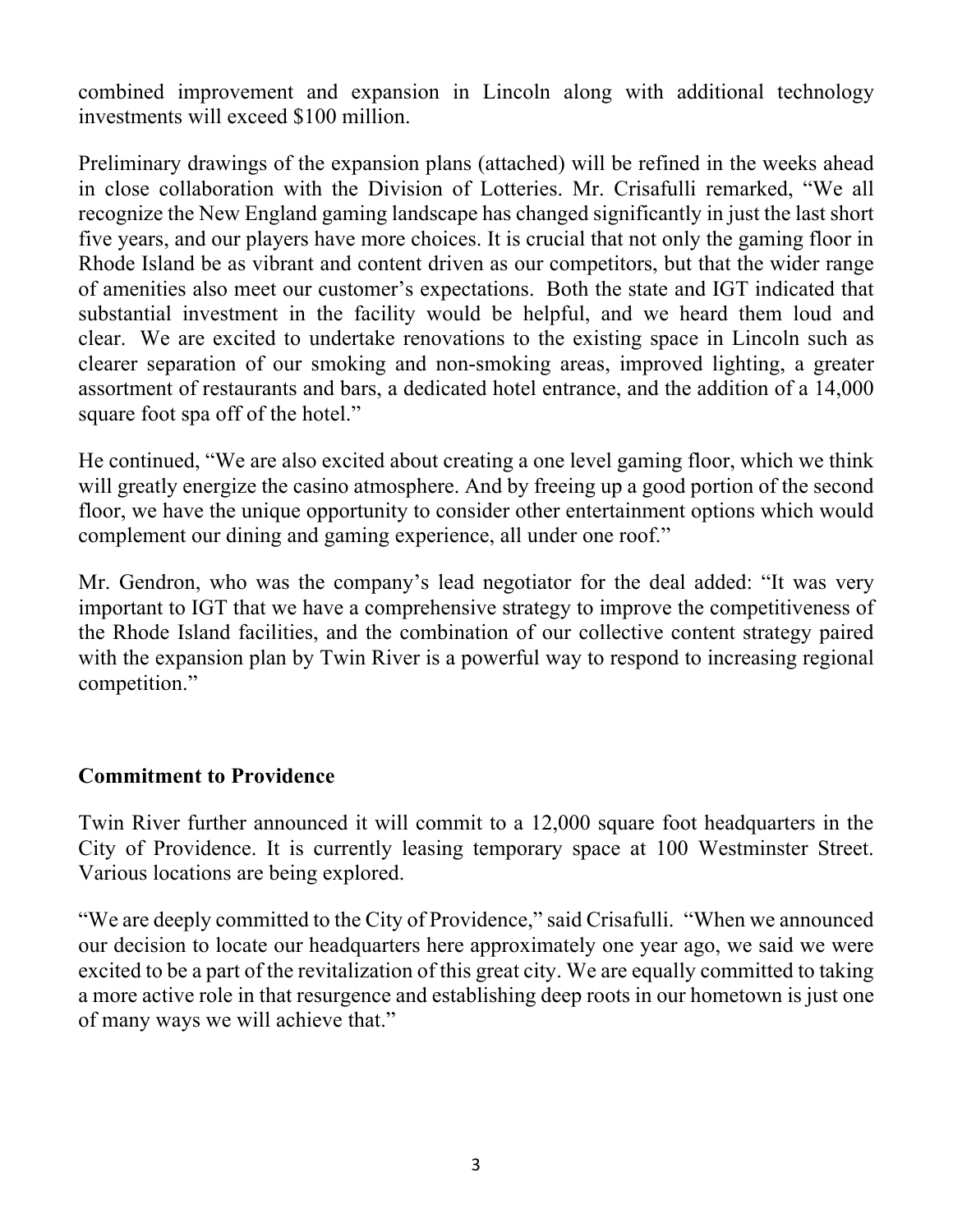# *Legislation*

IGT will continue to seek General Assembly approval for legislation authorizing the governor to extend its contract through 2043. The legislation would continue to include the employment commitment of 1100 jobs in Rhode Island with an aggregate annual payroll of at least 250% of minimum wage, an investment of \$150 million and a payment of \$25 million in license fees, \$6.5 million of which will now be paid by Twin River. All deadlines contained in the proposal last year will shift by one year and otherwise remain intact.

Mr. Gendron further commented: "An important consideration was ensuring the smooth and successful replacement of all lottery and gaming systems by IGT sequentially in order to minimize risk, and this proposal accomplishes that objective, providing important protections to all stakeholders as we bring new state-of-the-art technology into Rhode Island."

As part of this comprehensive and integrated proposal, Twin River will also seek legislative approval to authorize the Executive Branch to amend its regulatory agreement with the State as well as its Master Contract to allow for its extension to 2043 from 2030 in order to match the length of the IGT contract and license Twin River as a technology provider from July 1, 2020 – January 1, 2022. It is envisioned that one comprehensive piece of legislation will be introduced in the 2020 General Assembly. The parties underscored that all components of the proposed partnership must be approved for the overall proposal to become effective.

President of the Senate Dominick J. Ruggerio said, "I am pleased that these two valued Rhode Island companies came together to work in partnership for the mutual benefit of both companies and, most importantly, all Rhode Islanders. The state's taxpayers will be the ultimate beneficiaries of a successful economic development partnership that maintains good jobs while protecting and hopefully enhancing an important state revenue stream. The Senate Finance Committee will be doing its due diligence on the proposal in the coming weeks."

"I am first and foremost pleased that our two partners most responsible for our critical gaming revenues have opted to put the needs of the taxpayers before their own," said Speaker of the House Nicholas Mattiello. "I am also pleased that the proposed plan protects the 1,100 existing IGT jobs – that has always been one of my main concerns. With that said, the House will have a full and thorough public review of this proposal and attendant legislation."